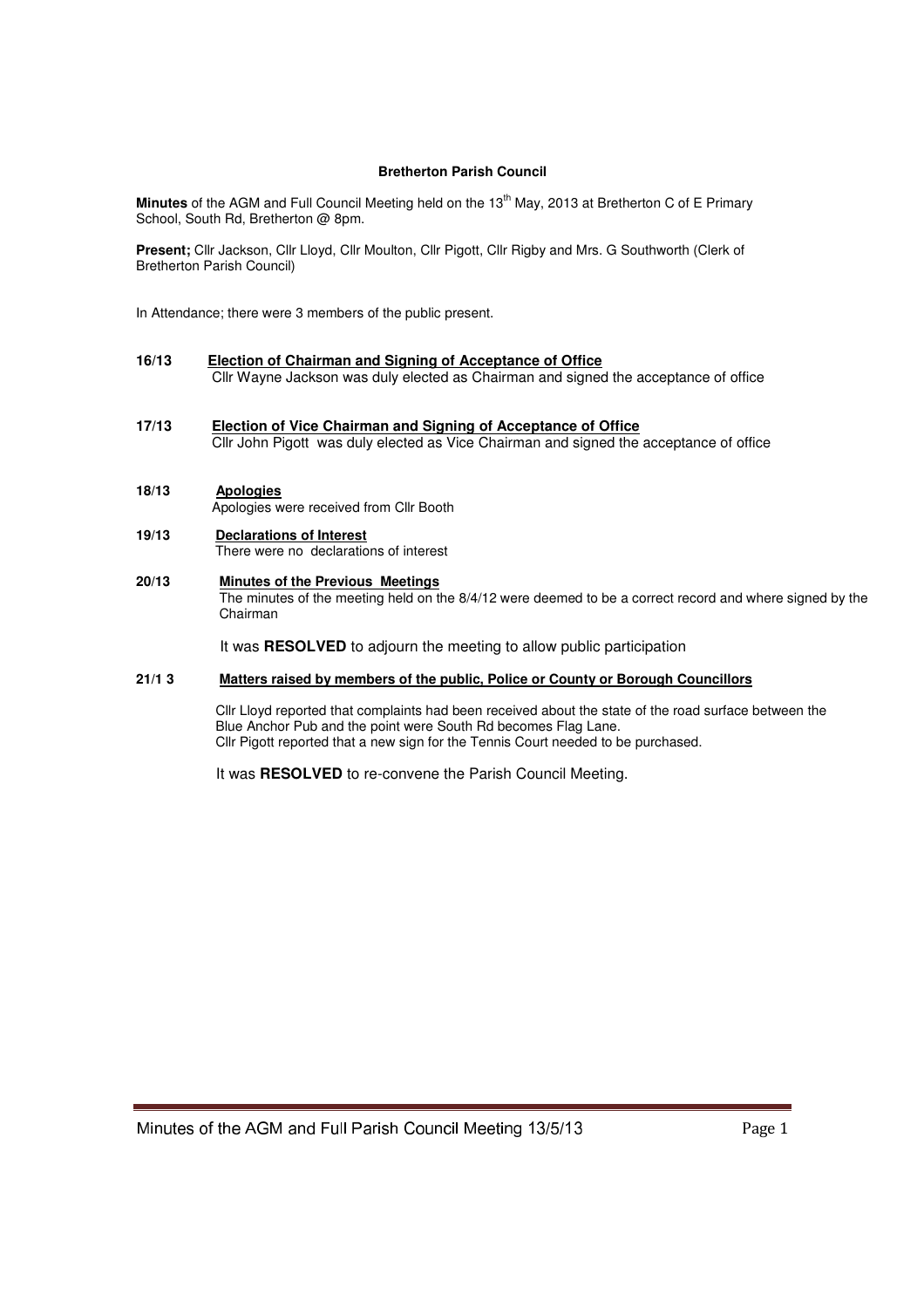### **22/13 Planning 22.01/12 Planning Applications:**

| <b>Ref</b>   | Location                                                              | <b>Details</b>                                                                                                                                                                                                                             | <b>Decision</b>                                                                                                                                                                                                 |  |  |  |
|--------------|-----------------------------------------------------------------------|--------------------------------------------------------------------------------------------------------------------------------------------------------------------------------------------------------------------------------------------|-----------------------------------------------------------------------------------------------------------------------------------------------------------------------------------------------------------------|--|--|--|
| 13/00302/FUL | The Orchard Back Lane<br><b>Bretherton Leyland</b><br><b>PR26 9BE</b> | Erection of a log cabin for farm<br>manager                                                                                                                                                                                                | It was <b>RESOLVED</b> to<br>object on the grounds<br>that the planning<br>application related to<br>the construction of a<br>residential dwelling<br>within the Green Belt,<br>which could set a<br>precedent. |  |  |  |
| 13/00339/FUL | Ardlea Flag Lane<br><b>Bretherton Leyland</b><br><b>PR26 9AD</b>      | Application to extend<br>the time limit to<br>implement planning<br>permission reference<br>10/00793/FUL (which<br>was for demolition of existing<br>conservatory and erection of<br>single storey rear extension<br>and detached garage). | It was <b>RESOLVED</b> to<br>make no comment                                                                                                                                                                    |  |  |  |

# **22.02/13 Decisions Made:**

It was **RESOLVED** to note the planning decisions

| <b>Ref</b>   | Location                                                                                         | <b>Details</b>                                                                                                                                                                              | <b>Decision</b>                    |
|--------------|--------------------------------------------------------------------------------------------------|---------------------------------------------------------------------------------------------------------------------------------------------------------------------------------------------|------------------------------------|
| 13/00136/FUL | Brook House Barn<br>North Road Bretherton<br>Leyland PR26 9AY                                    | Re-submission of previously<br>approved permission<br>(11/00748/FUL) for a detached<br>garage/garden store and stable<br>to include external staircase.                                     | Permit Full Planning<br>Permission |
| 13/00085/FUL | <b>Welsby Farm North</b><br>Road Bretherton<br>Leyland PR26 9AY                                  | Change of use of redundant rural<br>building to form a dwelling<br>including the construction of a<br>new vehicular access                                                                  | Permit Full Planning<br>Permission |
| 13/00163/FUL | <b>Bretherton Parish</b><br>Institute South Road<br><b>Bretherton Leyland</b><br><b>PR26 9AB</b> | Demolition of existing community<br>building and erection of<br>replacement building<br>incorporating adjoining pavilion<br>area for use as a social room,<br>food preparation area and WC. | Permit Full Planning<br>Permission |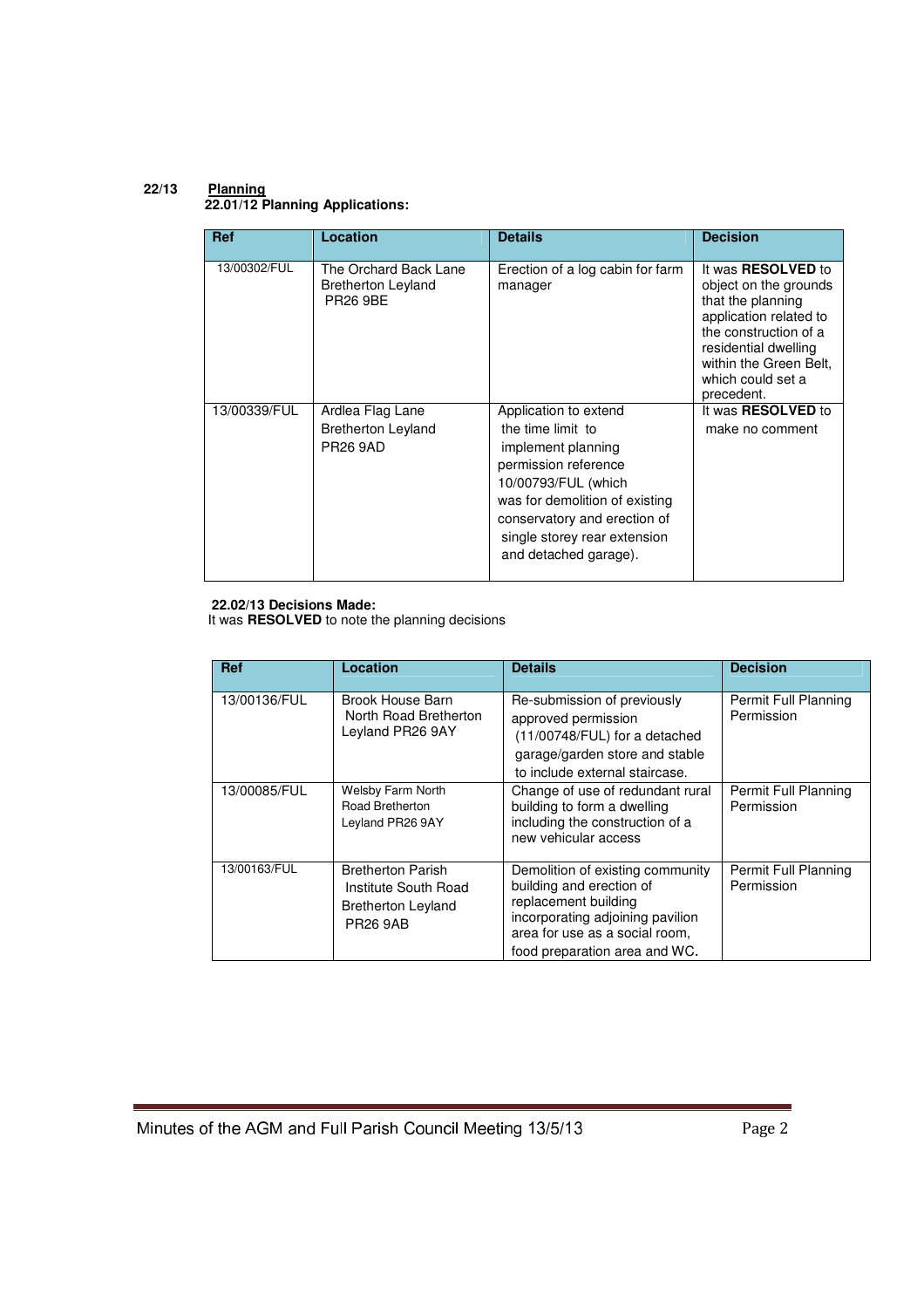# **23/13 Finance**

### **23.01/13 Payment**

It was RESOLVED pay the following invoices. The invoices having been inspected/authorized by Cllr Lloyd and Cllr Moulton

| Cheque<br>No. | Recipient                       | <b>Description</b>               | Amount<br>£ |
|---------------|---------------------------------|----------------------------------|-------------|
| 1193          | Glenys Southworth               | April salary                     | 148-11      |
| 1194          | Glenys Southworth               | April expenses                   | 68.77       |
| 1195          | Countrywide Grounds Maintenance | Grounds Maintenance during April | 238-50      |
| 1196          | John Lawson                     | Internal Audit Report            | $50-00$     |
| 1197          | Came and Co                     | Insurance premium                | 580-73      |
| 1198          | Lancashire County Council       | Room Hire Feb and March 2013     | $50-00$     |

### **23.02/13 Monitoring Statement**

 It was **RESOLVED** that monitoring statement for the period to the 30/4/13 be approved and the Chairman signed the statement on behalf of the Parish Council

#### **24/13 2012-13 Expenditure and Income**

It was **RESOLVED** to note the Expenditure and Income Reports for the 2012-13 Financial Year

#### **25/13 Internal Audit**

It was **RESOLVED** to accept the recommendations in the Internal Audit Report.

#### **26/13 Annual Report and Annual Governance Statements.**

It was **RESOLVED** to agree the Annual Report and Governance Statement and the Chairman and Clerk signed these on behalf of the Parish Council.

#### **27/13 Village Plan.**

It was **RESOLVED** to accept the proposed questionnaire

#### **28/13 Summer Newsletter**

It was RESOLVED agree the contents of the Summer Newsletter. The Closing Date for items being the 24/5/13

#### **29/13 Date of next Meeting**

The next full Parish Council meeting will take place on Monday 3/6/13 at 8pm at Bretherton Endowed C of E Primary School.

#### **30/13 Exclusion of Press and Public**

Pursuant to section 1(1), 1(2) and 1(3) of the Public Bodies (Admission to Meetings) Act 1960 and defined in Schedule 12A to the Local Government Act 1972, it was **RESOLVED** to exclude the press and public from the meeting due to the confidential nature of the business to be transacted in the next agenda item.